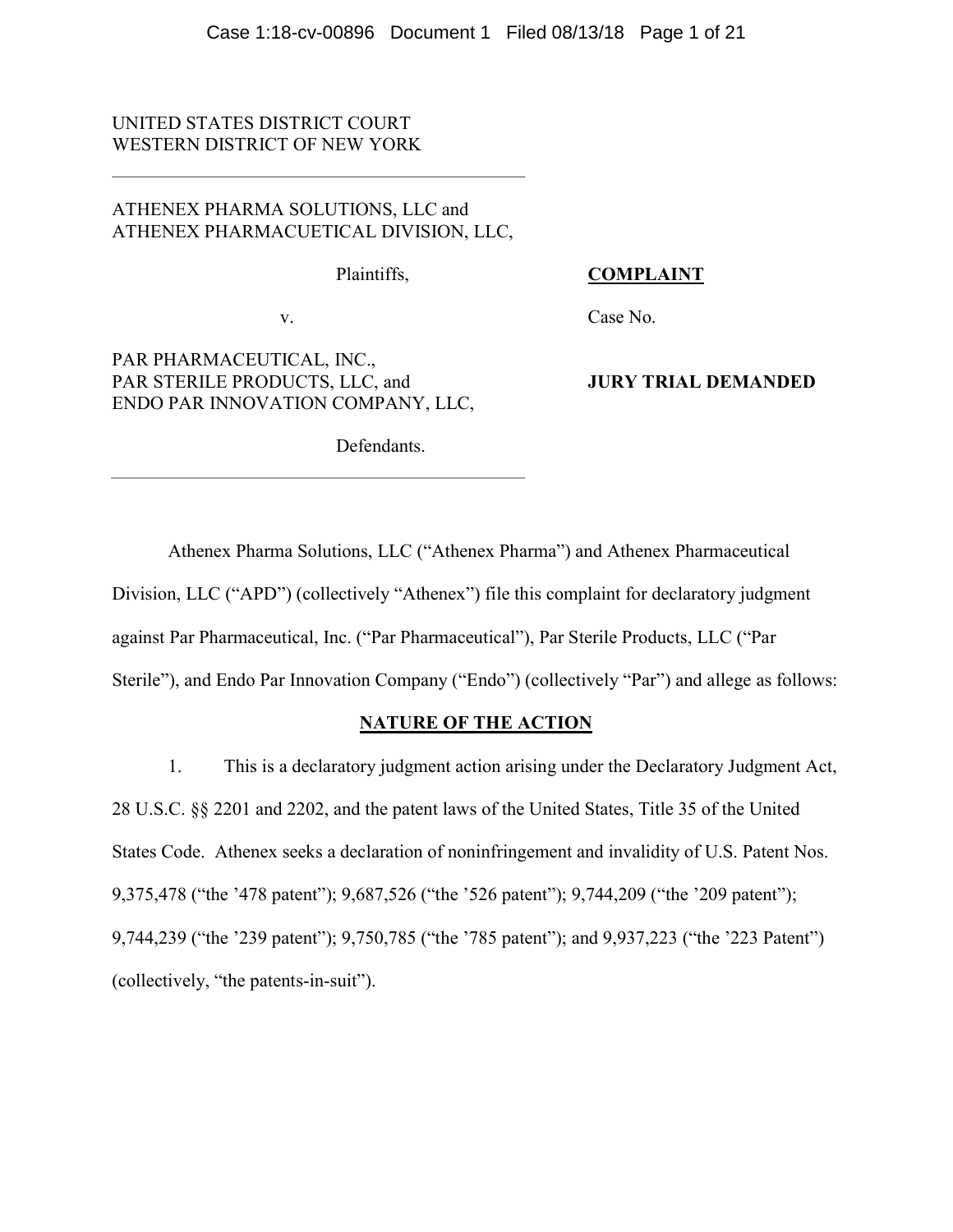#### THE PARTIES

2. Plaintiff Athenex Pharma is a limited liability company organized under the laws of Delaware with its principal place of business at 11342 Main Street, Clarence, New York 14031 and an office at 1001 Main Street, Suite 600, Buffalo, New York 14203.

3. Plaintiff APD is a limited liability company organized under the laws of Delaware with its principal place of business at 10 N. Martingale Road, Suite 230, Schaumburg, Illinois 60173 and an office at 1001 Main Street, Suite 600, Buffalo, New York 14203.

4. On information and belief, defendant Par Pharmaceutical is a New York corporation with its principal place of business at 1 Ram Ridge Road, Chestnut Ridge, New York 10977.

5. On information and belief, defendant Par Sterile is a limited liability company organized under the laws of Delaware with its principal place of business at 1 Ram Ridge Road, Chestnut Ridge, New York 10977.

6. On information and belief, defendant Endo is a limited liability company organized under the laws of Delaware with its principal place of business at 1 Ram Ridge Road, Chestnut Ridge, New York 10977.

### JURISDICTION AND VENUE

7. This action arises under the patent laws of the United States, Title 35 of the United States Code, with specific remedies sought based upon the laws authorizing actions for declaratory judgment in the courts of the United States, 28 U.S.C. §§ 2201 and 2202. Athenex seeks a declaration of non-infringement and invalidity of the patents-in-suit.

8. This Court has jurisdiction over the subject matter of this action under 28 U.S.C. §§ 1331, 1338(a), 2201 and 2202 and 35 U.S.C. § 1 et seq., because this action involves an

- 2 -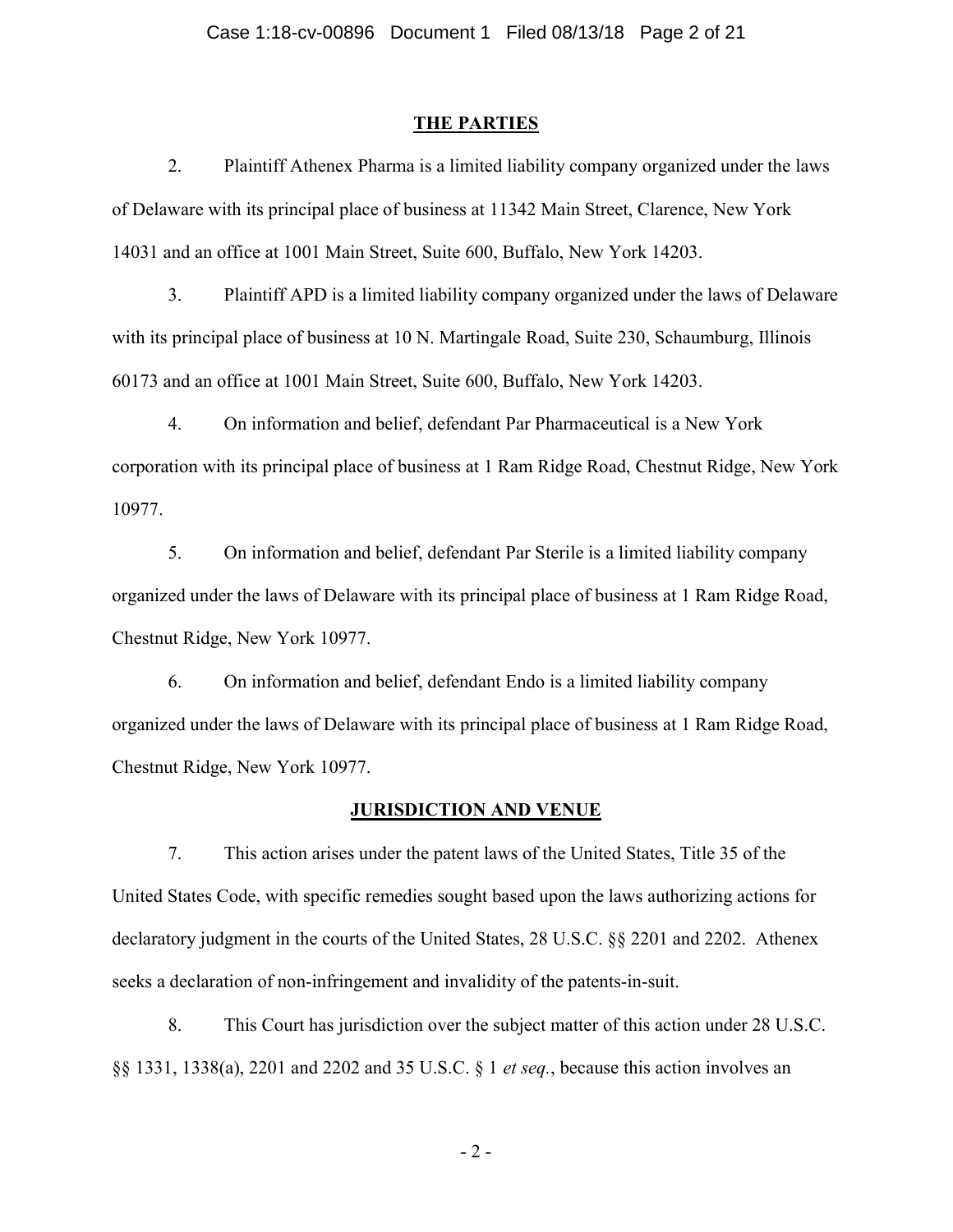### Case 1:18-cv-00896 Document 1 Filed 08/13/18 Page 3 of 21

actual controversy between Athenex, on the one hand, and Par, on the other hand, for declaratory judgment of non-infringement and invalidity of the patents-in-suit.

9. This Court has personal jurisdiction over Par Pharmaceutical by virtue of, inter alia, Par Pharmaceutical being a New York corporation. Further, on information and belief, Par Pharmaceutical conducts substantial business in, and has regular systematic contact with, this District. On information and belief, Par Pharmaceutical is in the business of, among other things, researching, developing, manufacturing, marketing, and/or selling pharmaceutical products throughout the United States and New York. On information and belief, Par Pharmaceutical, directly or indirectly, researches, develops, manufactures, markets, and/or sells pharmaceutical products, including Vasostrict®, throughout the United States and in New York, including this District.

10. This Court has personal jurisdiction over Par Sterile by virtue of, inter alia, Par Sterile having its principal place of business in New York. Further, on information and belief, Par Sterile conducts substantial business in, and has regular systematic contact with, this District. On information and belief, Par Sterile is in the business of, among other things, researching, developing, manufacturing, marketing, and/or selling pharmaceutical products throughout the United States and New York. On information and belief, Par Sterile, directly or indirectly, researches, develops, manufactures, markets, and/or sells pharmaceutical products, including Vasostrict®, throughout the United States and in New York, including this District.

11. This Court has personal jurisdiction over Endo by virtue of, *inter alia*, Endo having its principal place of business in New York. Further, on information and belief, Endo conducts substantial business in, and has regular systematic contact with, this District. On information and belief, Endo is in the business of, among other things, researching, developing,

- 3 -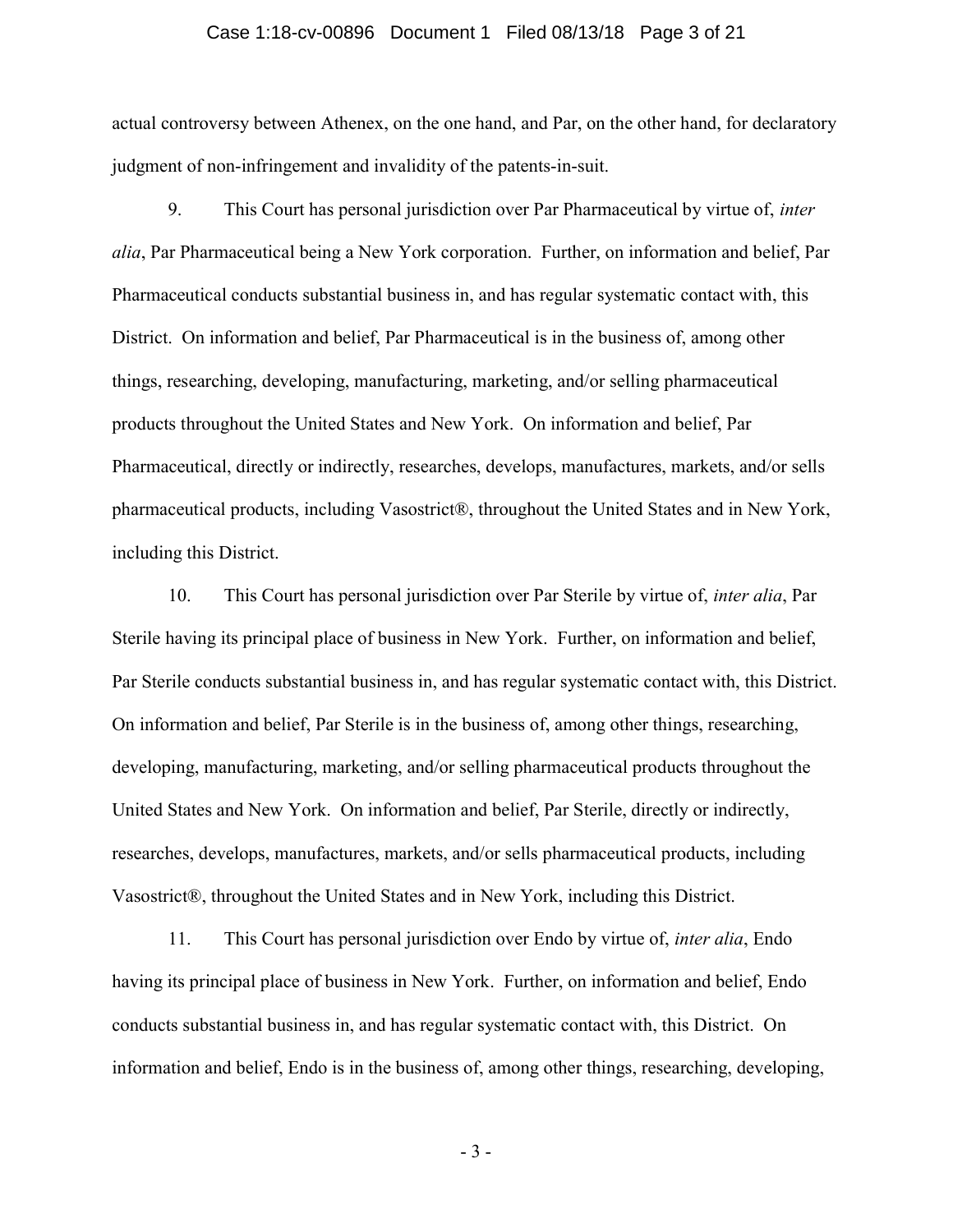### Case 1:18-cv-00896 Document 1 Filed 08/13/18 Page 4 of 21

manufacturing, marketing, and/or selling pharmaceutical products throughout the United States and New York. On information and belief, Endo, directly or indirectly, researches, develops, manufactures, markets, and/or sells pharmaceutical products, including Vasostrict®, throughout the United States and in New York, including this District.

12. Venue is proper in this District pursuant to 28 U.S.C. § 1391 because, inter alia, the alleged infringing activities occurred or will occur in this District and the alleged infringing products are situated in this District, and because, on information and belief, Par is subject to personal jurisdiction in this District, and thus resides in this District.

### PAR'S PATENTS-IN-SUIT

13. On information and belief, Par Sterile is the manufacturer of Vasostrict® and is the holder of the New Drug Application ("NDA") No. 204485, including all supplements, for Vasostrict®. The active ingredient in Vasostrict® is vasopressin.

14. On information and belief, the patents-in-suit are listed in the U.S. Food and Drug Administration's ("FDA") Approved Drug Products with Therapeutic Equivalence Evaluations (the Orange Book) with respect to Vasostrict®.

15. On information and belief, Par Pharmaceutical is the owner of the patents-in-suit and Endo is the exclusive licensee of the patents-in-suit.

16. The '478 patent issued on June 28, 2016 entitled "Vasopressin Formulations for Use in Treatment of Hypotension." A true and correct copy of the '478 patent is attached to this Complaint at Exhibit A.

17. The '526 patent issued on June 27, 2017 entitled "Vasopressin Formulations for Use in Treatment of Hypotension." A true and correct copy of the '526 patent is attached to this Complaint at Exhibit B.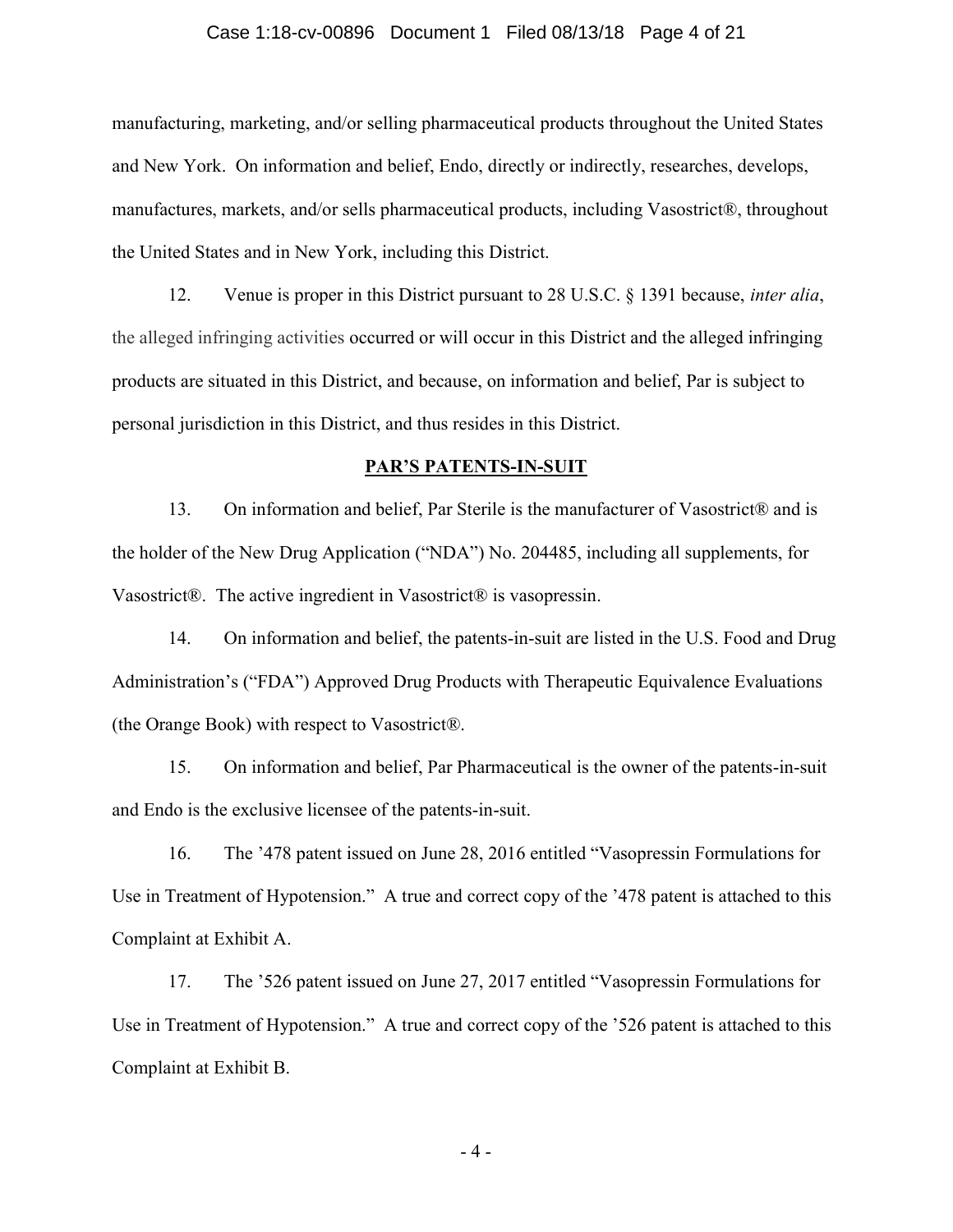### Case 1:18-cv-00896 Document 1 Filed 08/13/18 Page 5 of 21

18. The '209 patent issued on August 29, 2017 entitled "Vasopressin Formulations for Use in Treatment of Hypotension." A true and correct copy of the '209 patent is attached to this Complaint at Exhibit C.

19. The '239 patent issued on August 29, 2017 entitled "Vasopressin Formulations for Use in Treatment of Hypotension." A true and correct copy of the '239 patent is attached to this Complaint at Exhibit D.

20. The '785 patent issued on September 5, 2017 entitled "Vasopressin Formulations for Use in Treatment of Hypotension." A true and correct copy of the '785 patent is attached to this Complaint at Exhibit E.

21. The '223 patent issued on April 10, 2018 entitled "Vasopressin Formulations for Use in Treatment of Hypotension." A true and correct copy of the '223 patent is attached to this Complaint at Exhibit F.

### ATHENEX'S COMPOUNDED VASOPRESSIN PRODUCTS

22. Athenex Pharma is an outsourcing facility registered with the FDA pursuant to Section 503B of the Federal Food, Drug, and Cosmetic Act ("FFDCA"). Athenex Pharma focuses its 503B operations on producing high-quality sterile compounded human drug products for hospitals and other health care providers. APD is a biopharmaceutical company that develops and delivers drug products in various disciplines.

23. Section 503B of the FFDCA allows an outsourcing facility to compound sterile drug products from bulk active pharmaceutical ingredients if the facility is registered with the FDA and complies with all of the requirements of Section 503B. A registered 503B outsourcing facility must also comply with current good manufacturing practice (cGMP) requirements.

- 5 -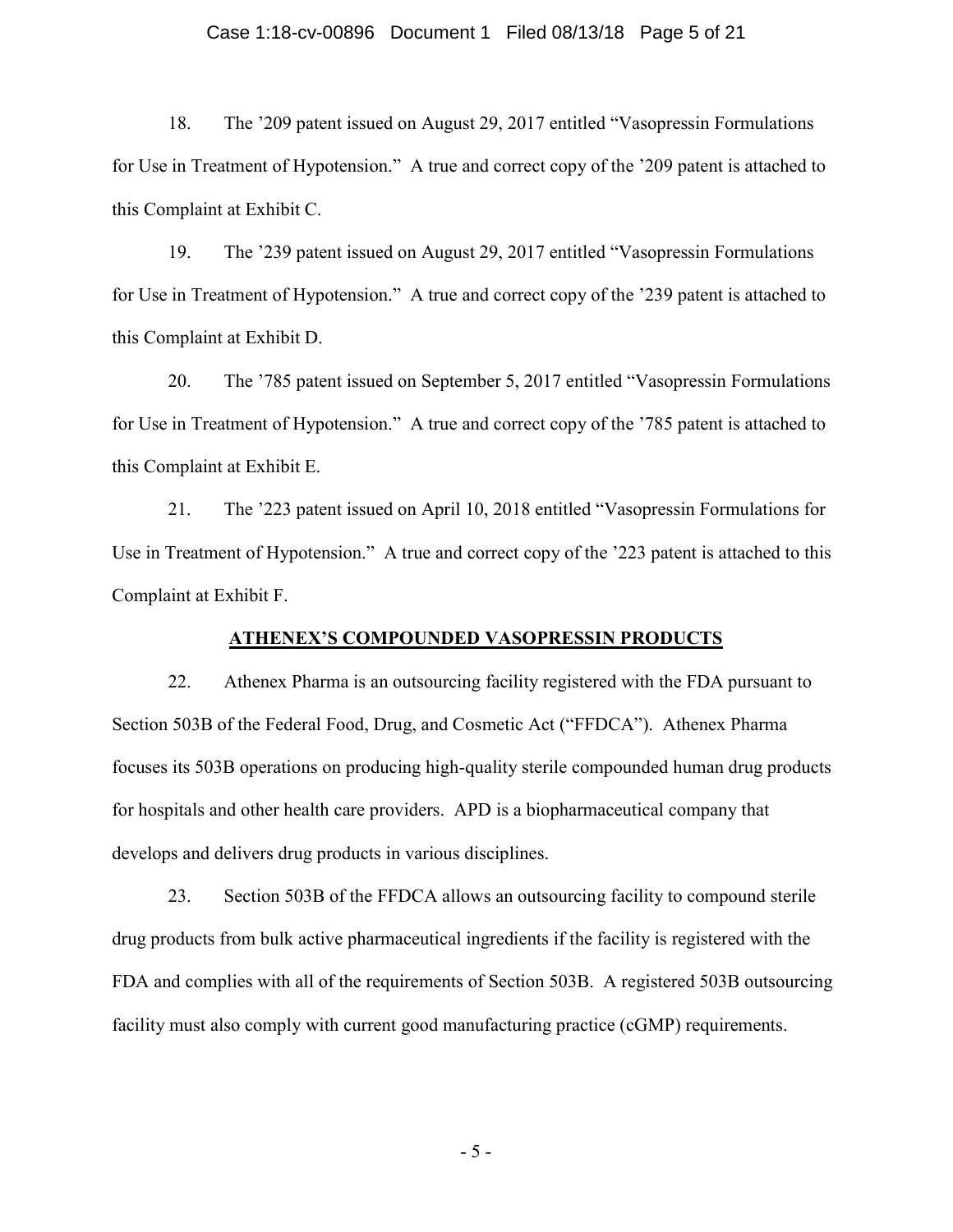### Case 1:18-cv-00896 Document 1 Filed 08/13/18 Page 6 of 21

24. Vasopressin is an active pharmaceutical ingredient that can be compounded into a drug product for use as an injection to raise arterial blood pressure in patients to ensure adequate delivery of blood to the patients' vital organs. Vasopressin is on the FDA's 503B Category 1 list of Bulk Substances Nominated for Use in Compounding pursuant to FDA's Interim Policy on Compounding Using Bulk Drug Substances Under Section 503B of the Federal Food, Drug, and Cosmetic Act.

25. Athenex Pharma is manufacturing compounded vasopressin drug products and will be supplying them to hospitals and other health care providers in August 2018. APD is marketing the compounded vasopressin drug products manufactured by Athenex Pharma.

26. Drug products compounded by outsourcing facilities in accordance with the conditions of Section 503B are exempt from certain FDA drug approval requirements including those under the Drug Price Competition and Patent Term Restoration Act of 1984, also known as the Hatch-Waxman Amendments. Under the Hatch-Waxman Amendments, a company can seek FDA approval to market a generic drug before the expiration of patents related to the brandname drug. To seek this approval, a generic applicant must provide in its Abbreviated New Drug Application ("ANDA") a "certification" that a patent submitted to the FDA by the brand-name drug's sponsor and listed in the list regularly published by FDA's Office of Generic Drugs titled "Approved Drug Products with Therapeutic Equivalence Evaluations" (commonly known as the Orange Book) is, in the generic applicant's opinion and to the best of its knowledge, invalid, unenforceable, or will not be infringed by the generic product. This certification is called a "Paragraph IV certification."

27. If the brand product sponsor or patent holder files an infringement suit against the generic applicant within 45 days of receipt of the Paragraph IV certification, FDA approval to

- 6 -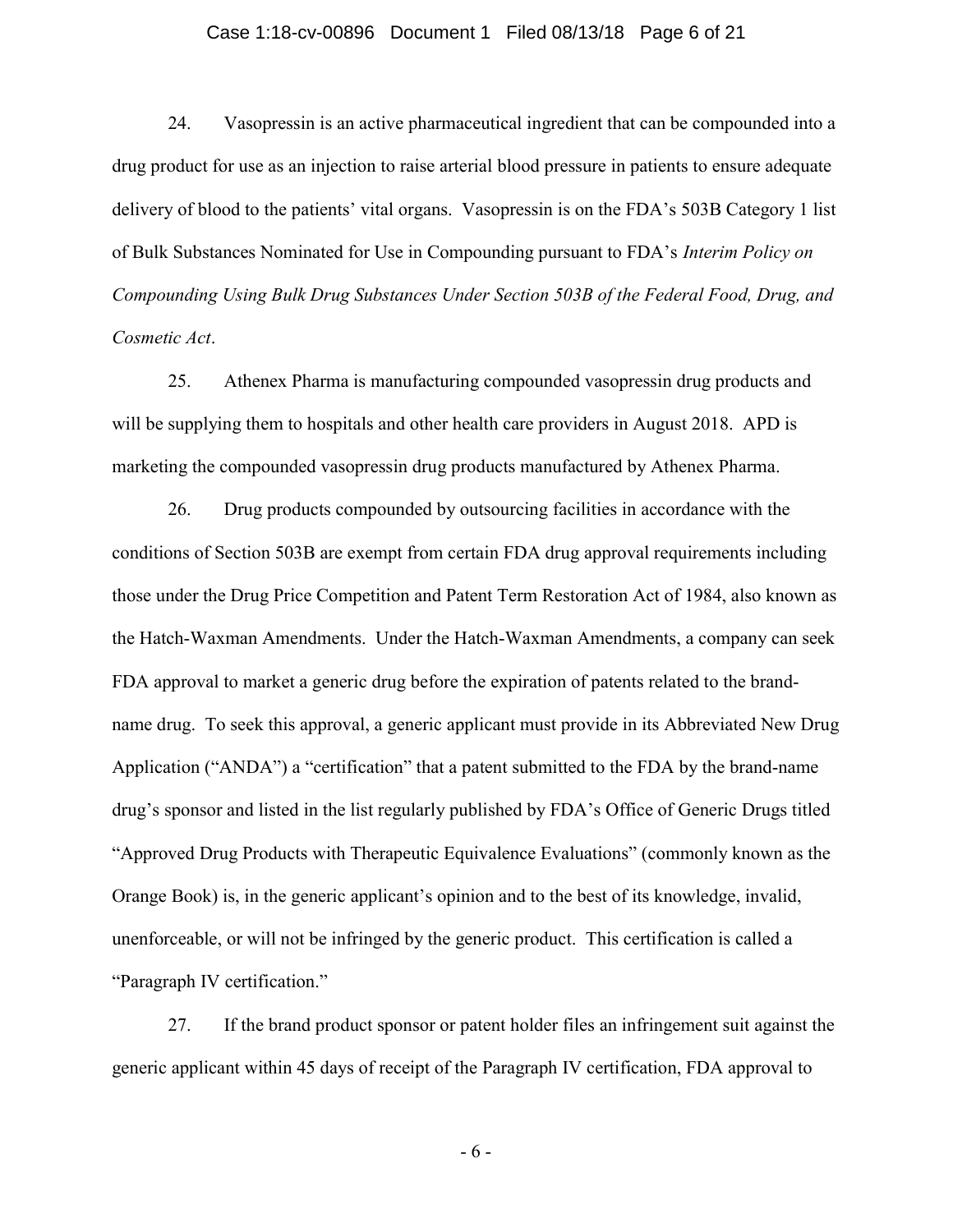#### Case 1:18-cv-00896 Document 1 Filed 08/13/18 Page 7 of 21

market the generic drug is generally postponed for 30 months unless the patent expires or is judged to be invalid or not infringed before that time. This 30-month postponement, commonly referred to as the "30-month stay," gives the brand product sponsor and patent holder a prescribed amount of time to assert patent rights in court before a generic competitor is approved and can market the drug.

28. Athenex's compounded vasopressin products are exempted from certain FDA drug approval requirements including the scheme established by the Hatch-Waxman Amendments for resolving patent disputes. Thus, Athenex does not need to provide a Paragraph IV certification to Par prior to marketing its compounded vasopressin products and Par would not be able to bring a patent infringement suit under the Hatch-Waxman Amendments and be entitled to an automatic 30-month stay to keep Athenex's compounded vasopressin products off the market.

29. Athenex's compounded vasopressin products are neither generic versions nor copies of Vasostrict®. Unlike Par's Vasostrict®, which is sold in a vial and needs to be mixed by the health care professional before being administered to the patient, Athenex's compounded vasopressin products will be administered to patients in a ready-to-use form.

30. Most FDA-approved products that are available, and intended, for intravenous administration require a hospital pharmacist, or other authorized health care practitioner, to use and manipulate multiple containers, and at times, do so under uncontrolled, non-sterile conditions, such as in "immediate use" situations (e.g., nurses mixing drugs on the floors in unclassified areas) in order to prepare the final infusion solution required by the prescriber for any given patient. Ready-to-use forms (i.e., immediately administrable form) created in a 503B registered outsourcing facility eliminate multiple risk-prone compounding steps. In addition,

- 7 -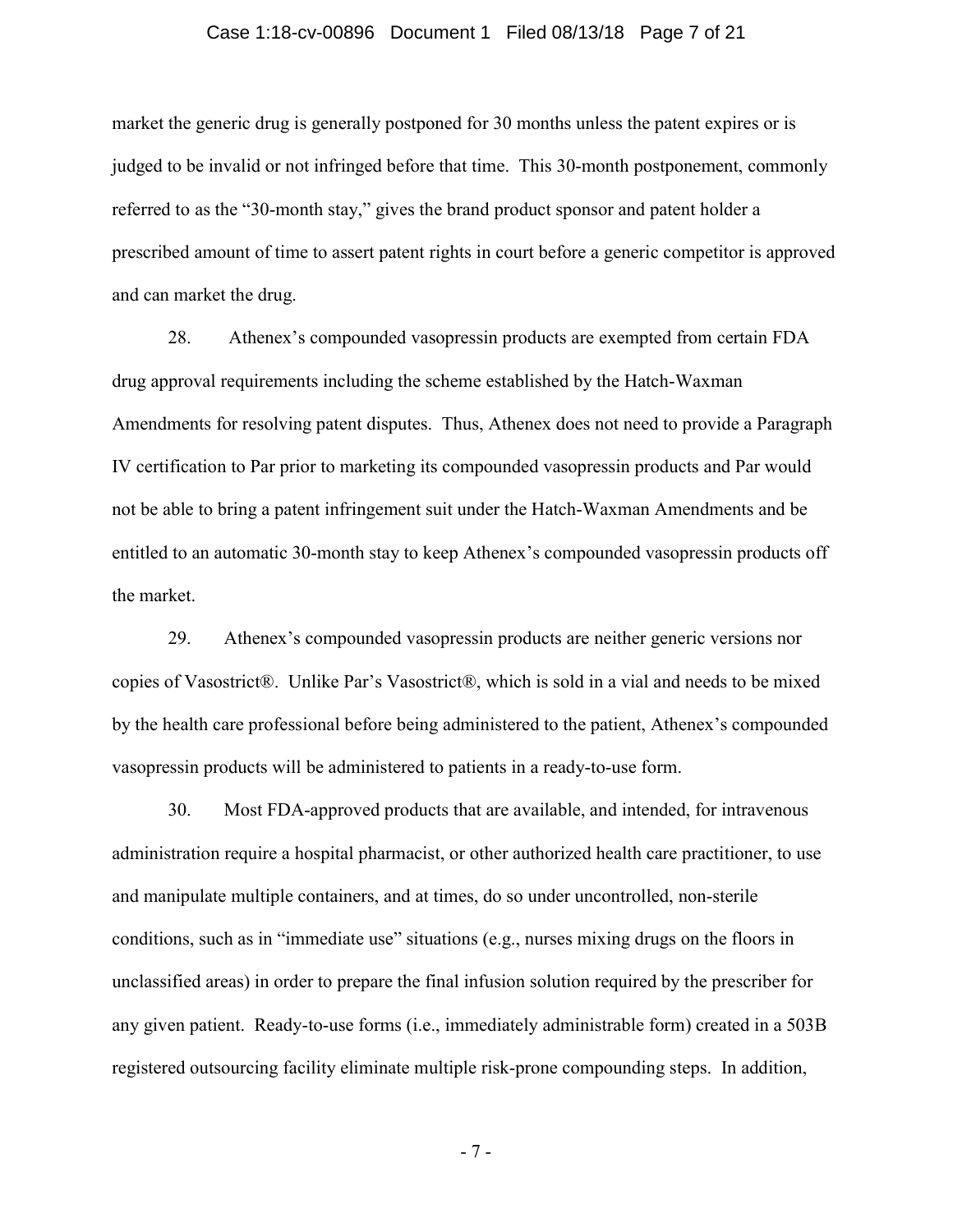### Case 1:18-cv-00896 Document 1 Filed 08/13/18 Page 8 of 21

ready-to-use containers minimize the number of manipulations required to create a form that is ready to be administered in a hospital or clinic environment.

31. Thus, use of Athenex's compounded vasopressin products eliminates the need for health practitioners to dilute the drug product prior to administering it to the patient and thereby avoids the number of manipulations that are required by health practitioners before administering Par's Vasostrict® to patients. Hence, Athenex's compounded vasopressin products fulfill a specific need that is not addressed by Vasostrict<sup>®</sup>.

# THERE IS AN IMMEDIATE AND REAL CONTROVERSY BETWEEN ATHENEX AND PAR REGARDING THE PATENTS-IN-SUIT

32. On information and belief, recognizing that its Vasostrict® product would suffer from competitive disadvantages in the market against compounded vasopressin products manufactured by registered 503B outsourcing facilities, Par has launched a campaign to keep compounded vasopressin products from being on the market.

33. Par Sterile and Endo sued the FDA on October 26, 2017 in the United States District Court for the District of Columbia seeking, *inter alia*, to enjoin the FDA from continuing its policy of allowing bulk compounding of vasopressin and to remove vasopressin from FDA's Category 1 nominations list. See Par Sterile Products, LLC v. Hargan, Acting Secretary of Health and Human Services, 1:17-cv-02221 (D.D.C.). In its complaint, Par Sterile and Endo allege that the FDA has authorized bulk compounding of vasopressin that will be "administered to patients in the form that is essentially a copy of Vasostrict®." (1:17-cv-02221, D.I. 1, ¶ 11).

34. Par Sterile and Endo further allege that "[a]nd because certain uses of vasopressin are covered by Par's five unexpired patents listed in FDA's Orange Book, see U.S. Patent Nos. 9,375,478; 9,687,526; 9,744,209; 9,744,239; 9,750,785, anyone seeking FDA's approval to market such a follow-on version of Vasostrict® must comply with the patent-protection

- 8 -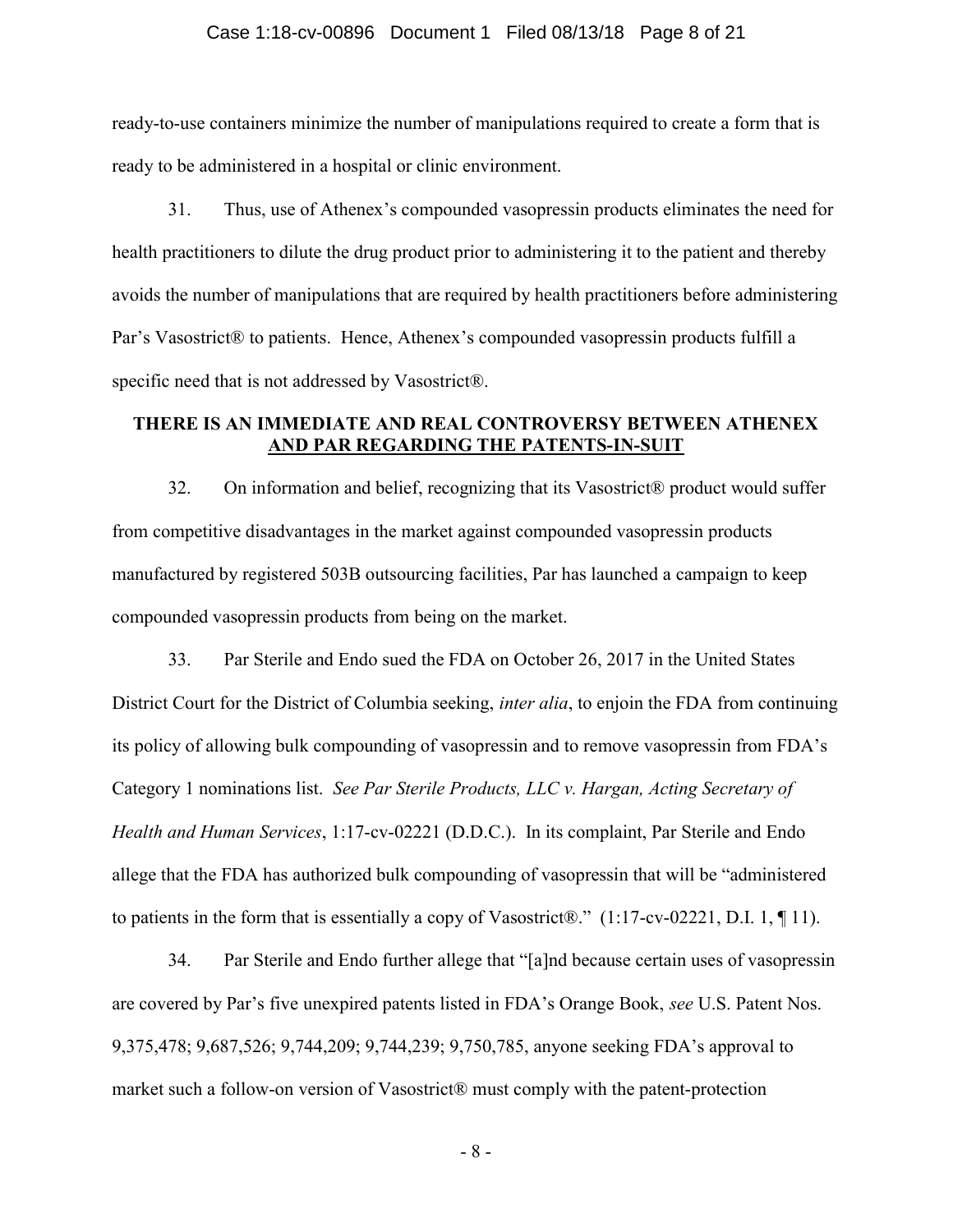#### Case 1:18-cv-00896 Document 1 Filed 08/13/18 Page 9 of 21

provisions of the FDCA applicable to follow-on products introduced by the Hatch-Waxman amendments. For example, under those amendments, a follow-on drug applicant must provide a certification regarding the patents listed in the Orange Book and provide notice to Par, 21 U.S.C.  $\S$  355(b)(2)(A), (b)(3)(C), (j)(2)(A), (j)(2)(B)(iii), Par is entitled to confidential access to the follow-on drug application, id. § 355(c)(3)(D)(i)(I)(cc), (j)(5)(C)(i)(I)(cc), and, most importantly, approval of the drug application would be automatically stayed for up to 30 months in the event Par initiates patent litigation, id., § 355(c)(3)(C), (j)(5)(B)(iii)." (Id. ¶ 12).

35. In other words, as laid out in the complaint against the FDA, Par's position is that compounded vasopressin products are essentially copies of Vasostrict® and are designed to circumvent the Hatch-Waxman Amendments, under which Par would be able to bring suit alleging infringement of the patents-in-suit against any applicant seeking FDA approval to market a generic version of Vasostrict® and thereby obtain an automatic 30-month stay.

36. On information and belief, in May 2018 Endo stated publicly that "Endo opposes the unapproved, bulk compounding of vasopressin, and will vigorously defend and protect its substantial investment in its proprietary products."

37. Par Pharmaceutical and Par Sterile have sued QuVa Pharma, Inc. ("QuVa") in the United States District Court for the District of New Jersey in August 2017 for, inter alia, misappropriation of trade secrets. See Par Pharmaceutical, Inc. v. QuVa Pharma, Inc., 3:17-cv-06115 (D.N.J.). QuVa, on information and belief, plans to launch a compounded vasopressin product. In that lawsuit, QuVa filed declaratory judgment counterclaims of non-infringement of five of the six patents-in-suit, namely the '478 patent, the '526 patent, the '209 patent, the '239 patent, and the '785 patent, which were the Par patents that were listed in the Orange Book as being applicable to Vasostrict®. (3:17-cv-06115, D.I. 48, ¶¶ 46-60.) At the time QuVa filed its

- 9 -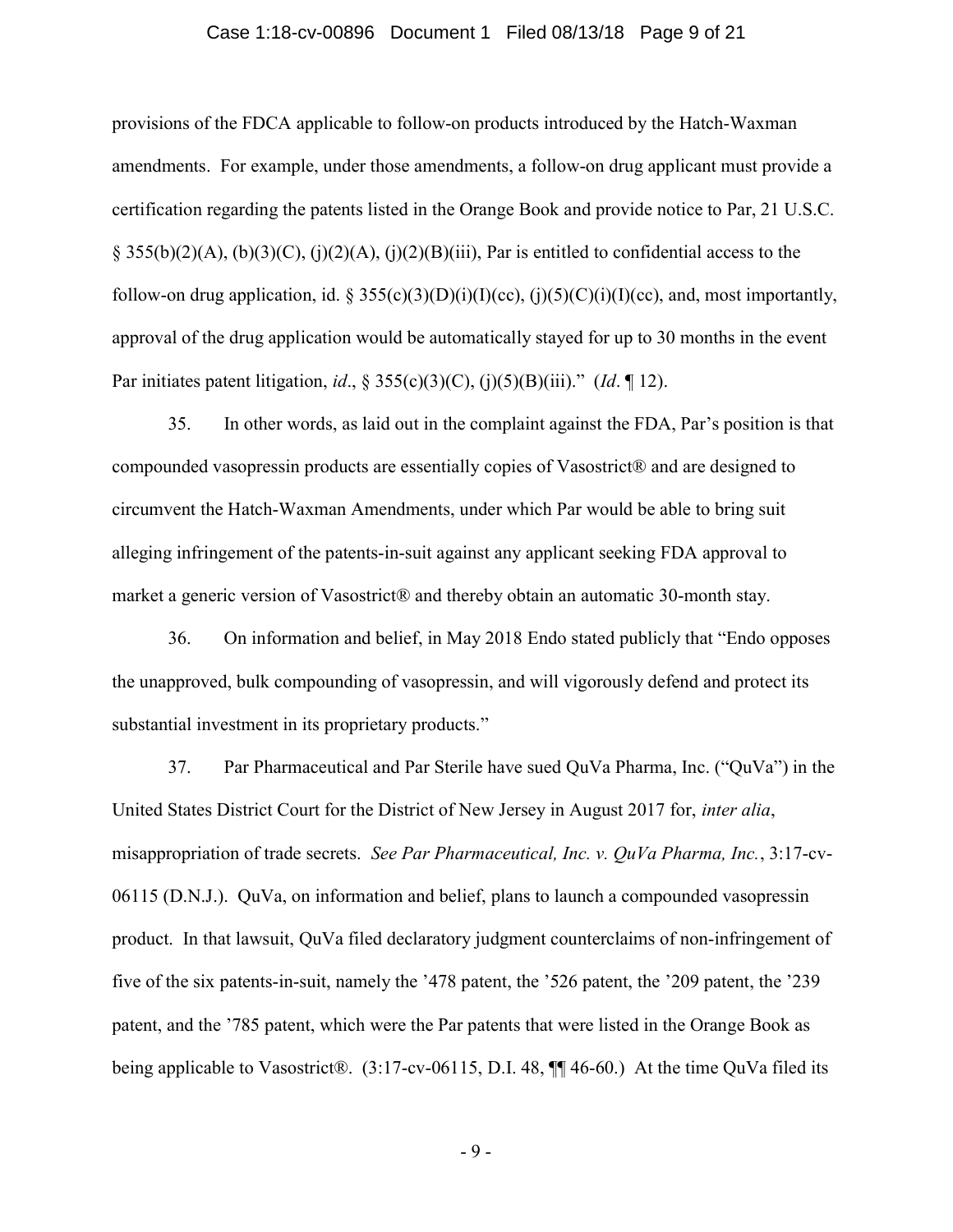#### Case 1:18-cv-00896 Document 1 Filed 08/13/18 Page 10 of 21

counterclaims, the '223 patent had not yet issued. On information and belief, when answering QuVa's counterclaims, Par will assert that QuVa's compounded vasopressin product infringes Par's Orange Book-listed patents, i.e., the patents-in-suit.

38. Par's parent company Endo International PLC in its May 8, 2018 Form 8-K filed with the United States Securities and Exchange Commission made statements describing Par's lawsuits against the FDA and QuVa. In referring to these Vasostrict® related matters, Endo states that "[w]e will continue to vigorously defend or prosecute the foregoing matters as appropriate, to protect our intellectual property rights, to pursue all available legal and regulatory avenues and to explore other options as appropriate in our best interests."

39. On information and belief, Par's position is that because compounded vasopressin products are essentially copies of Vasostrict®, they will infringe the patents-in-suit, which are listed in the Orange Book as being applicable to Vasostrict®; and if there are compounded vasopressin products on the market, Par will bring patent infringement suits against the manufacturers and/or marketers of the compounded vasopressin products being marketed.

40. Par has also brought suit against Eagle Pharmaceuticals, Inc. ("Eagle") in the United States District Court for the District of Delaware in May 2018 alleging infringement of the patents-in-suit based on Eagle's filing of an ANDA seeking FDA approval to market a generic version Vasostrict®. See Par Pharmaceutical, Inc. v. Eagle Pharmaceuticals, Inc., 1:18 cv-00823 (D. Del.). In the complaint against Eagle, Par alleges that it "requested confidential access to Eagle's ANDA pursuant to the terms of Eagle's Offer of Confidential Access, but Eagle produced heavily redacted copies of portions of the Eagle ANDA." (1:18-cv-00823, D.I. 1, ¶ 31). Par states that it "objected to Eagle's improper and incomplete production, advising

 $-10-$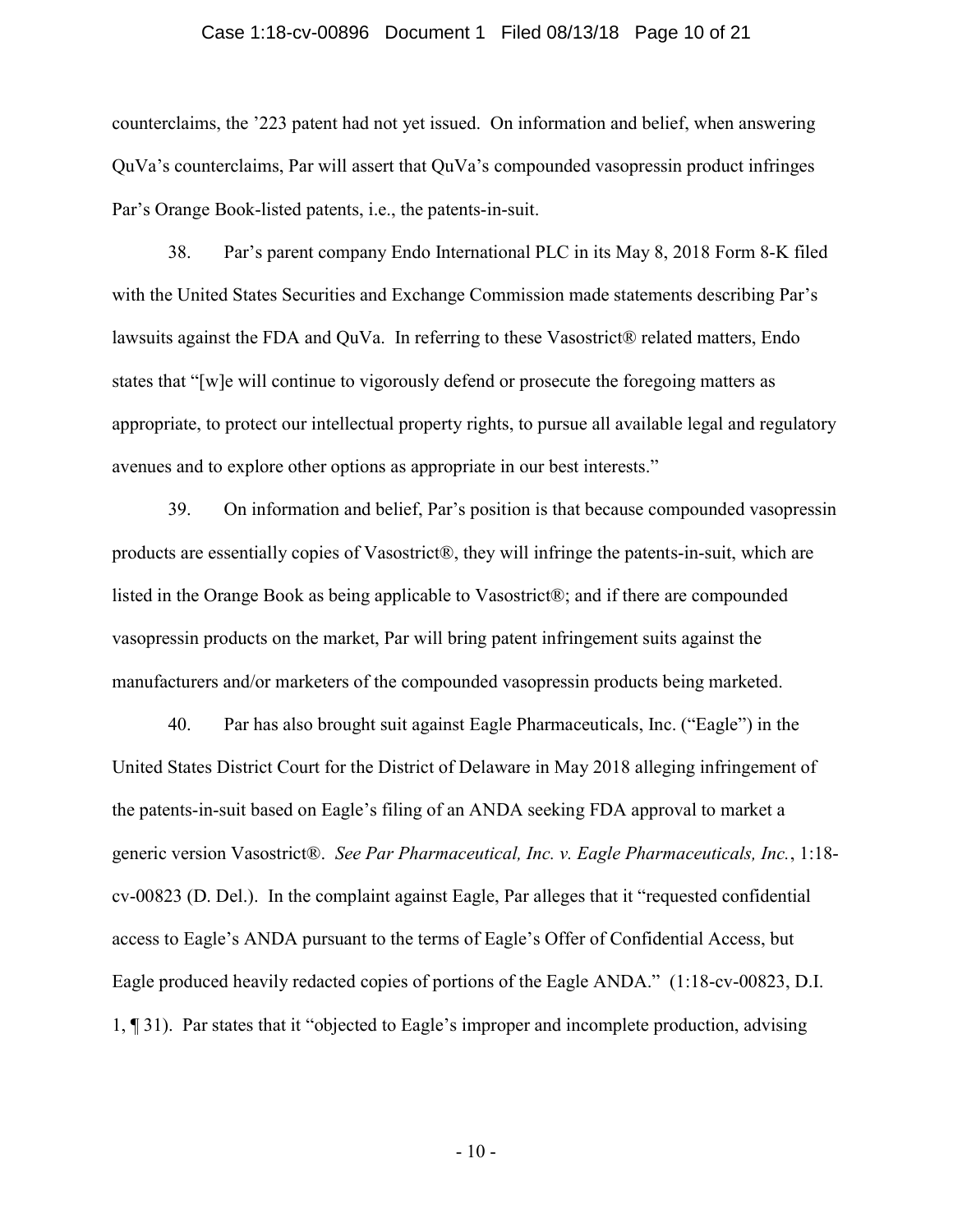### Case 1:18-cv-00896 Document 1 Filed 08/13/18 Page 11 of 21

Eagle that Par could not conduct a full and complete infringement analysis based on the incomplete and heavily redacted portions of the ANDA that Eagle had produced." (*Id.* 1932).

41. On information and belief, Eagle did not supplement its production. But despite Par's concession that it "could not conduct a full and complete infringement analysis," Par still brought its action against Eagle alleging infringement of the patents-in-suit.

42. Par's pattern of actions creates a reasonable apprehension and substantial likelihood that Par will sue Athenex for the alleged infringement of the patents-in-suit, in an attempt to disrupt Athenex's plans to market its compounded vasopressin drug products.

# COUNT I DECLARATION OF NONINFRINGEMENT OF THE '478 PATENT

43. Athenex realleges and incorporates by reference the allegations of paragraphs 1- 42 of this Complaint as if fully set forth herein.

44. The manufacture, use, offer to sell, or sale of Athenex's compounded vasopressin products does not, and would not, if marketed, infringe any claim of the '478 patent, either directly or indirectly, and either literally or under the doctrine of equivalents.

45. As a result of the acts described in the foregoing paragraphs, there exists an actual and justiciable controversy of sufficient immediacy and reality, within the meaning of the Federal Declaratory Judgment Act, 28 U.S.C. § 2201 *et seq.*, to warrant the issuance of a declaratory judgment that claims 1-11 of the '478 patent are not infringed.

46. This is an exceptional case entitling Athenex to an award of its reasonable attorneys' fees incurred in connection with this action pursuant to 35 U.S.C. § 285.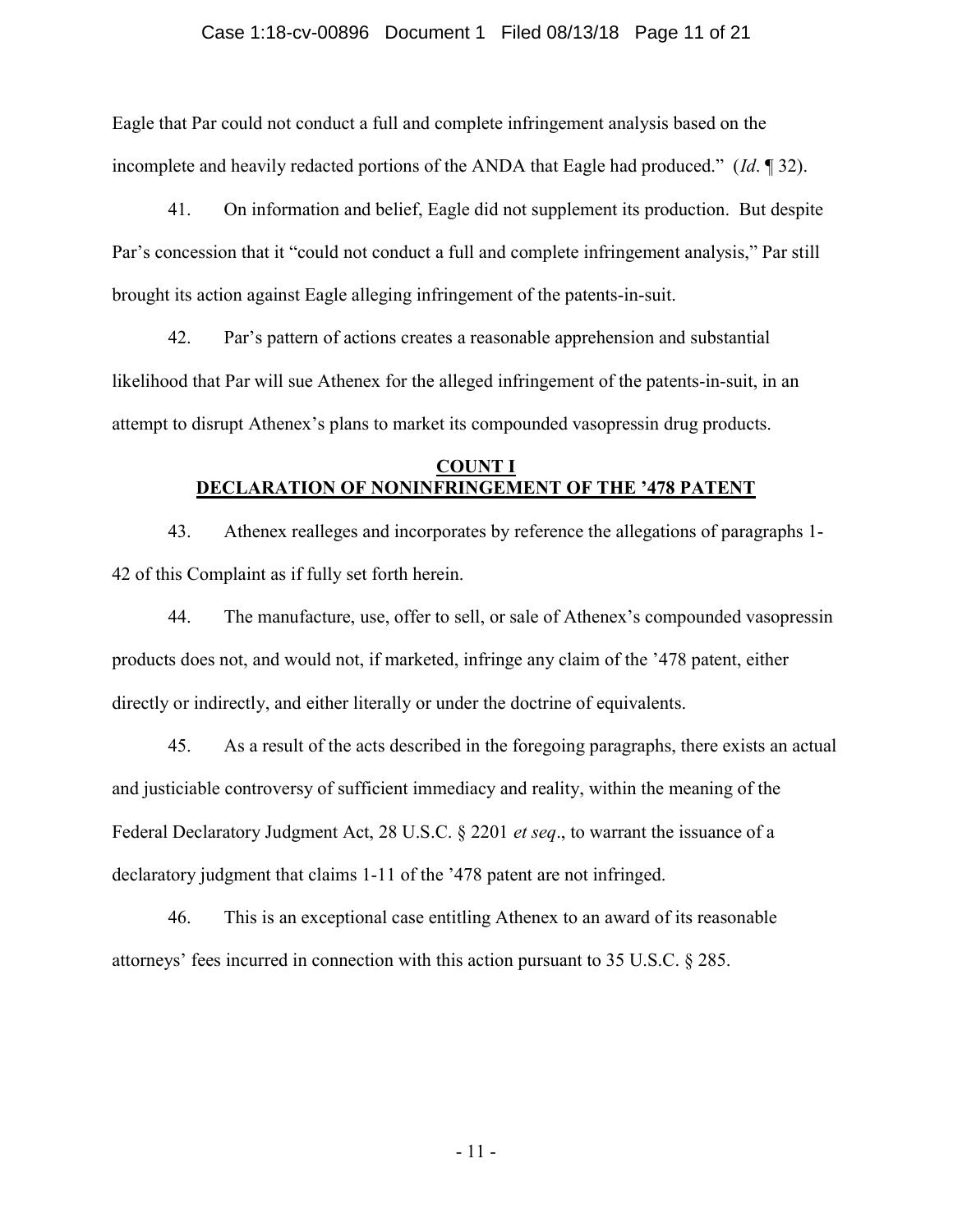# COUNT II DECLARATION OF INVALIDITY OF THE '478 PATENT

47. Athenex realleges and incorporates by reference the allegations of paragraphs 1- 46 of this Complaint as if fully set forth herein.

48. Claims 1-11 of the '478 patent are invalid for failure to comply with one or more of the conditions for patentability set forth in 35 U.S.C. § 1, et seq., including §§ 101, 102, 103, and 112. For example, claims 1-11 of the '478 patent are invalid under 35 U.S.C. §§ 102 and/or 103, at least in view of Arginine Vasopressin (AVP), WHO International Standard, Instructions for Use, Version 6.0, April 4, 2013 ("AVP WHO Standard"), T. Treschan, "The Vasopressin System, Physiology and Clinical Studies," Anesthesiology, V. 105, No. 3, pp. 599-612 Sep. 2006 ("Treschan"), Birmingham Children's Hospital Injectable Medicine Guide,

Vasopressin, February 2013 ("BCH Vasopressin Medicine Guide"), Pharmaceutical Partners of Canada, Vasopressin Injection, USP, June 2009 ("PPC Vasopressin"), Fresenius NovaPlus®, Pitressin®, and Cardinal Health Vasopressin Labels, (collectively, "Prior Vasopressin Labels"). Additionally, claims 1-11 of the '478 patent are invalid under 35 U.S.C. § 112 because they lack, for example, an adequate written description and are not enabled.

49. As a result of the acts described in the foregoing paragraphs, there exists an actual and justiciable controversy of sufficient immediacy and reality, within the meaning of the Federal Declaratory Judgment Act, 28 U.S.C. § 2201 *et seq.*, to warrant the issuance of a declaratory judgment that claims 1-11 of the '478 patent are invalid.

50. This is an exceptional case entitling Athenex to an award of its reasonable attorneys' fees incurred in connection with this action pursuant to 35 U.S.C. § 285.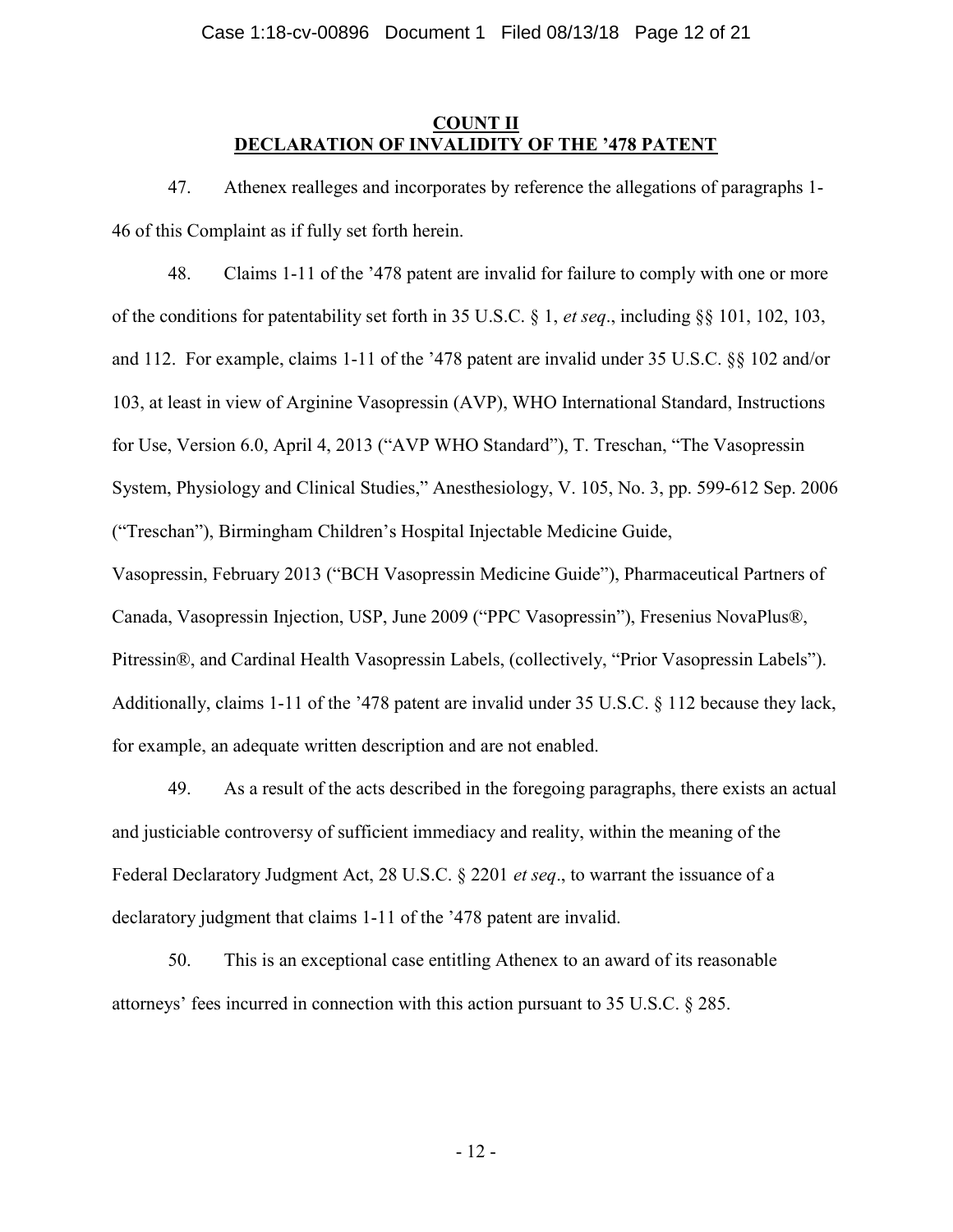# COUNT III DECLARATION OF NONINFRINGEMENT OF THE '526 PATENT

51. Athenex realleges and incorporates by reference the allegations of paragraphs 1- 50 of this Complaint as if fully set forth herein.

52. The manufacture, use, offer to sell, or sale of Athenex's compounded vasopressin products does not, and would not, if marketed, infringe any claim of the '526 patent, either directly or indirectly, and either literally or under the doctrine of equivalents.

53. As a result of the acts described in the foregoing paragraphs, there exists an actual and justiciable controversy of sufficient immediacy and reality, within the meaning of the Federal Declaratory Judgment Act, 28 U.S.C. § 2201 *et seq.*, to warrant the issuance of a declaratory judgment that claims 1-20 of the '526 patent are not infringed.

54. This is an exceptional case entitling Athenex to an award of its reasonable attorneys' fees incurred in connection with this action pursuant to 35 U.S.C. § 285.

# COUNT IV DECLARATION OF INVALIDITY OF THE '526 PATENT

55. Athenex realleges and incorporates by reference the allegations of paragraphs 1- 54 of this Complaint as if fully set forth herein.

56. Claims 1-20 of the '526 patent are invalid for failure to comply with one or more of the conditions for patentability set forth in 35 U.S.C. § 1, et seq., including §§ 101, 102, 103, and 112. For example, claims 1-20 of the '526 patent are invalid under 35 U.S.C. §§ 102 and/or 103, at least in view of AVP WHO Standard, Treschan, BCH Vasopressin Medicine Guide, PPC Vasopressin, and Prior Vasopressin Labels. Additionally, claims 1-20 of the '526 patent are invalid under 35 U.S.C. § 112 because they lack, for example, an adequate written description and are not enabled.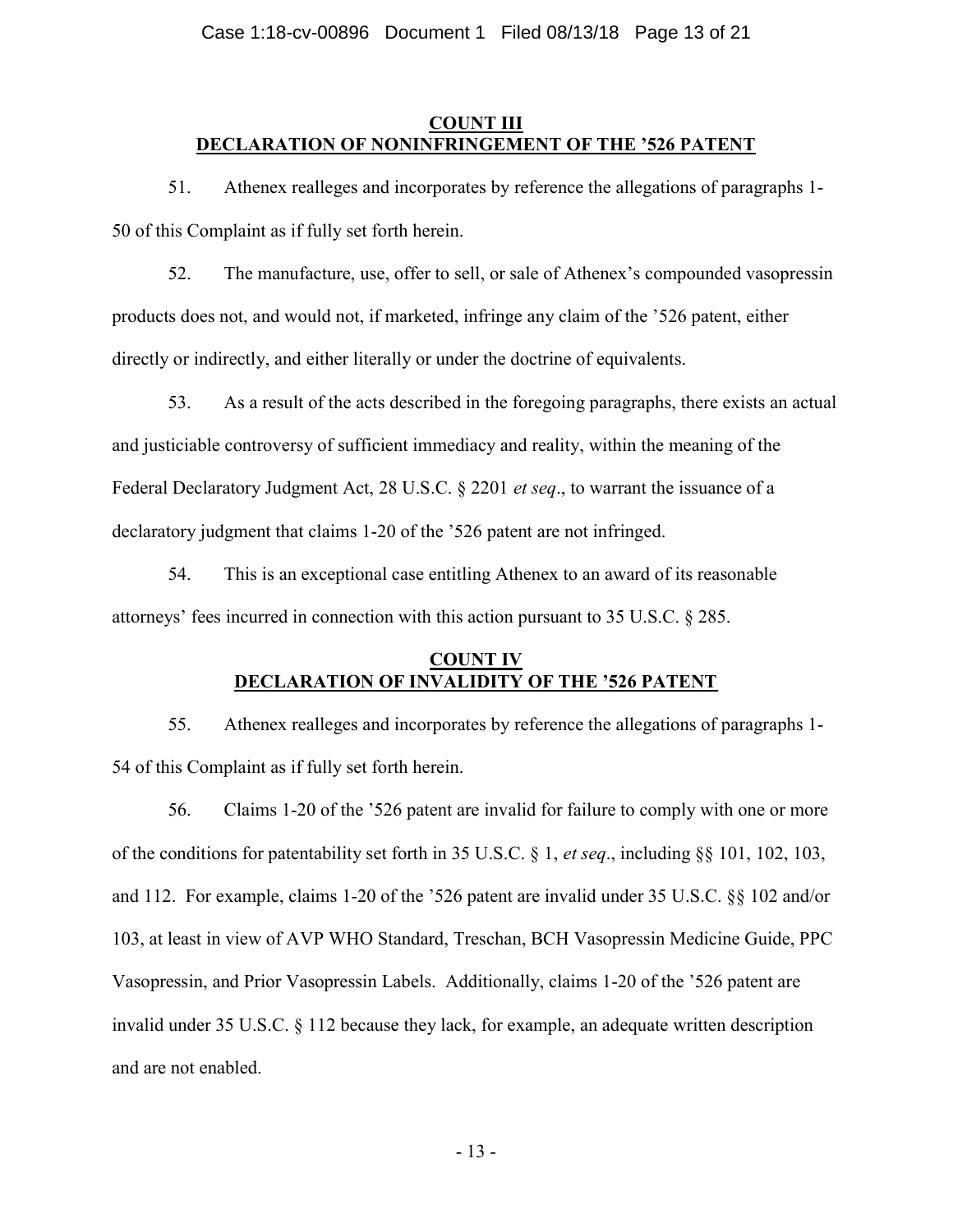57. As a result of the acts described in the foregoing paragraphs, there exists an actual and justiciable controversy of sufficient immediacy and reality, within the meaning of the Federal Declaratory Judgment Act, 28 U.S.C. § 2201 *et seq.*, to warrant the issuance of a declaratory judgment that claims 1-20 of the '526 patent are invalid.

58. This is an exceptional case entitling Athenex to an award of its reasonable attorneys' fees incurred in connection with this action pursuant to 35 U.S.C. § 285.

## COUNT V DECLARATION OF NONINFRINGEMENT OF THE '209 PATENT

59. Athenex realleges and incorporates by reference the allegations of paragraphs 1- 58 of this Complaint as if fully set forth herein.

60. The manufacture, use, offer to sell, or sale of Athenex's compounded vasopressin products does not, and would not, if marketed, infringe any claim of the '209 patent, either directly or indirectly, and either literally or under the doctrine of equivalents.

61. As a result of the acts described in the foregoing paragraphs, there exists an actual and justiciable controversy of sufficient immediacy and reality, within the meaning of the Federal Declaratory Judgment Act, 28 U.S.C. § 2201 *et seq.*, to warrant the issuance of a declaratory judgment that claims 1-13 of the '209 patent are not infringed.

62. This is an exceptional case entitling Athenex to an award of its reasonable attorneys' fees incurred in connection with this action pursuant to 35 U.S.C. § 285.

# COUNT VI DECLARATION OF INVALIDITY OF THE '209 PATENT

63. Athenex realleges and incorporates by reference the allegations of paragraphs 1- 62 of this Complaint as if fully set forth herein.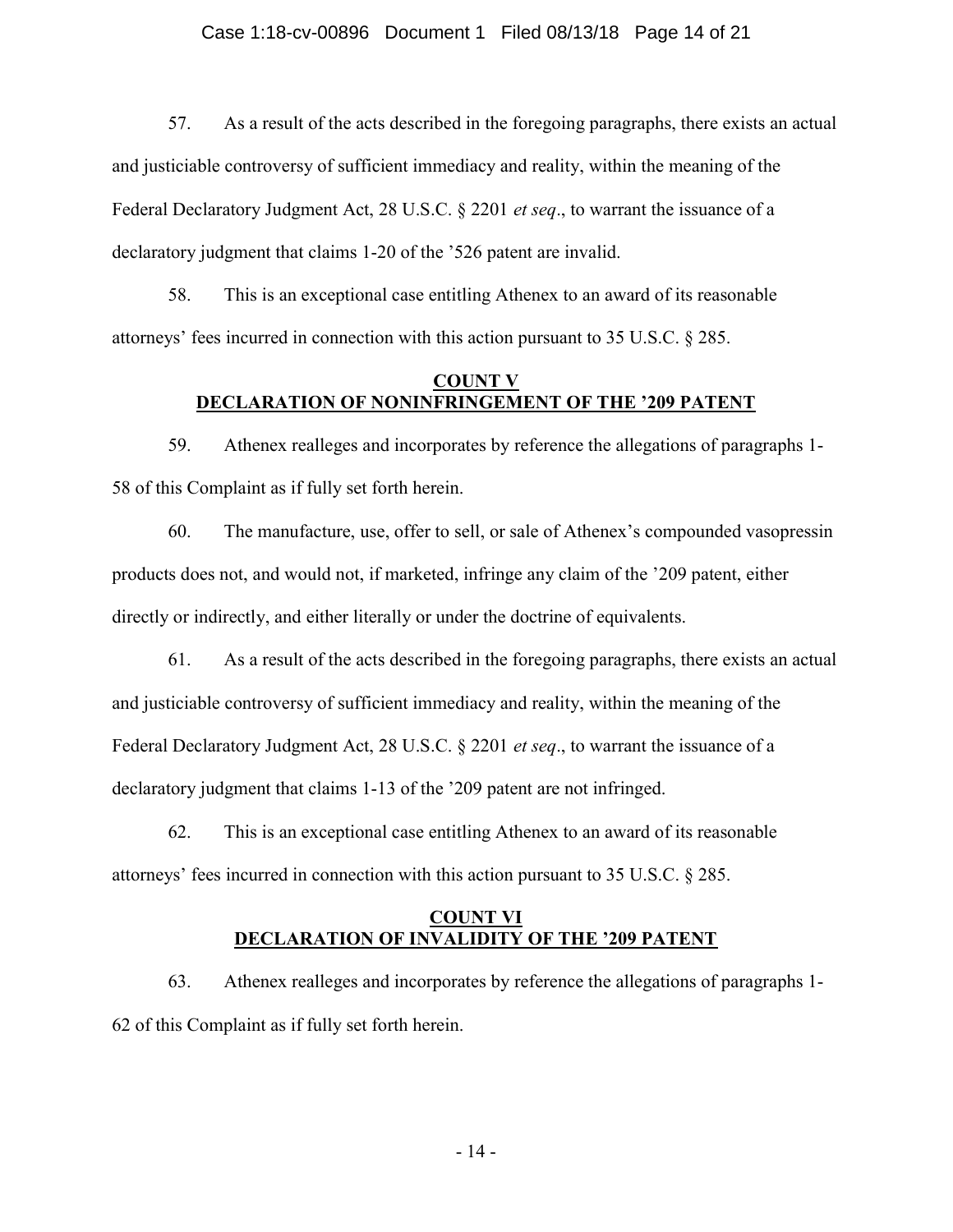### Case 1:18-cv-00896 Document 1 Filed 08/13/18 Page 15 of 21

64. Claims 1-13 of the '209 patent are invalid for failure to comply with one or more of the conditions for patentability set forth in 35 U.S.C. § 1, et seq., including §§ 101, 102, 103, and 112. For example, claims 1-13 of the '209 patent are invalid under 35 U.S.C. §§ 102 and/or 103, at least in view of AVP WHO Standard, Treschan, BCH Vasopressin Medicine Guide, PPC Vasopressin, and Prior Vasopressin Labels. Additionally, claims 1-13 of the '209 patent are invalid under 35 U.S.C. § 112 because they lack, for example, an adequate written description and are not enabled.

65. As a result of the acts described in the foregoing paragraphs, there exists an actual and justiciable controversy of sufficient immediacy and reality, within the meaning of the Federal Declaratory Judgment Act, 28 U.S.C. § 2201 et seq., to warrant the issuance of a declaratory judgment that claims 1-13 of the '209 patent are invalid.

66. This is an exceptional case entitling Athenex to an award of its reasonable attorneys' fees incurred in connection with this action pursuant to 35 U.S.C. § 285.

# COUNT VII DECLARATION OF NONINFRINGEMENT OF THE '239 PATENT

67. Athenex realleges and incorporates by reference the allegations of paragraphs 1- 66 of this Complaint as if fully set forth herein.

68. The manufacture, use, offer to sell, or sale of Athenex's compounded vasopressin products does not, and would not, if marketed, infringe any claim of the '239 patent, either directly or indirectly, and either literally or under the doctrine of equivalents.

69. As a result of the acts described in the foregoing paragraphs, there exists an actual and justiciable controversy of sufficient immediacy and reality, within the meaning of the Federal Declaratory Judgment Act, 28 U.S.C. § 2201 *et seq.*, to warrant the issuance of a declaratory judgment that claims 1-19 of the '239 patent are not infringed.

- 15 -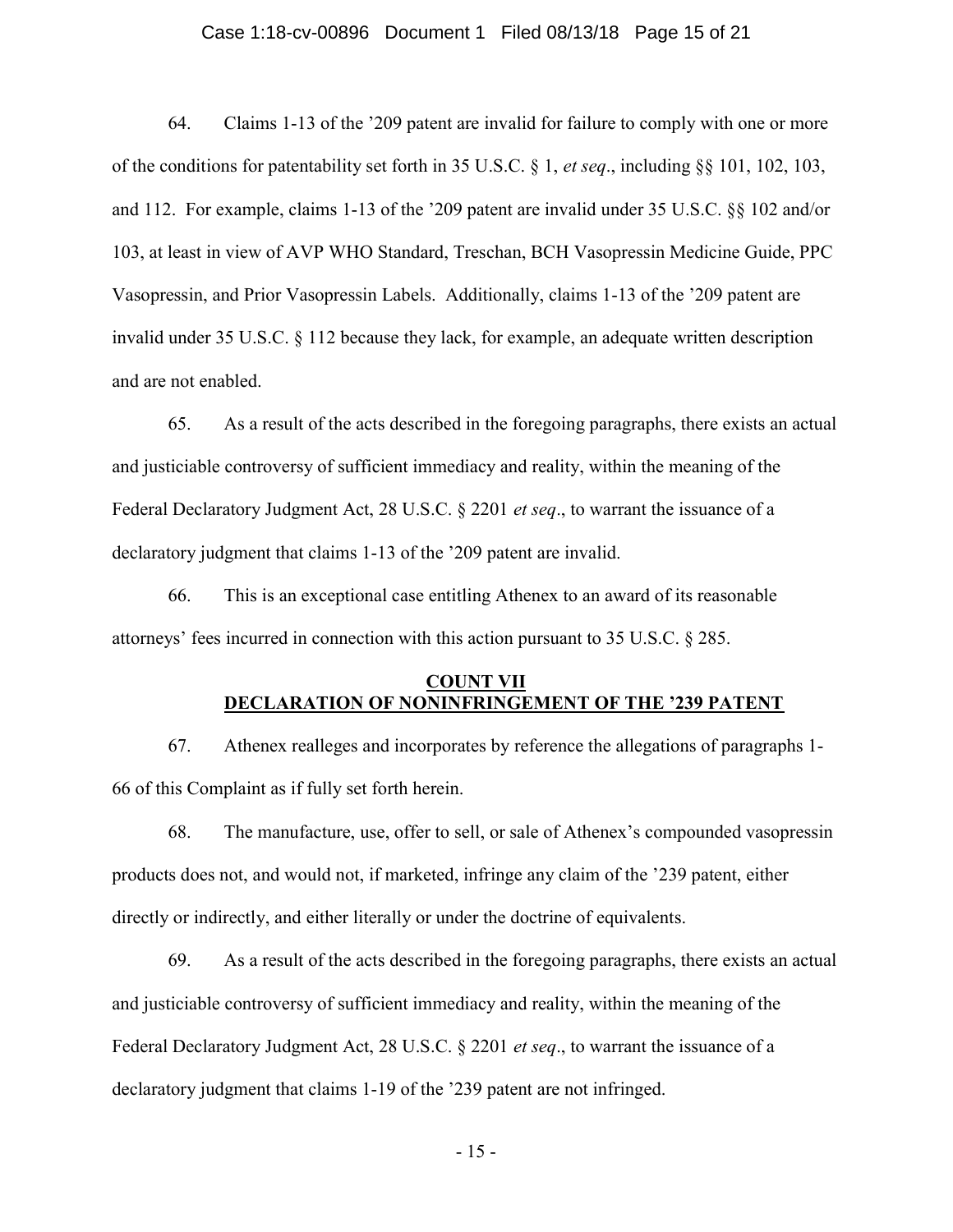### Case 1:18-cv-00896 Document 1 Filed 08/13/18 Page 16 of 21

70. This is an exceptional case entitling Athenex to an award of its reasonable attorneys' fees incurred in connection with this action pursuant to 35 U.S.C. § 285.

# COUNT VIII DECLARATION OF INVALIDITY OF THE '239 PATENT

71. Athenex realleges and incorporates by reference the allegations of paragraphs 1- 70 of this Complaint as if fully set forth herein.

72. Claims 1-19 of the '239 patent are invalid for failure to comply with one or more of the conditions for patentability set forth in 35 U.S.C. § 1, et seq., including §§ 101, 102, 103, and 112. For example, claims 1-19 of the '239 patent are invalid under 35 U.S.C. §§ 102 and/or 103, at least in view of AVP WHO Standard, Treschan, BCH Vasopressin Medicine Guide, PPC Vasopressin, and Prior Vasopressin Labels. Additionally, claims 1-19 of the '239 patent are invalid under 35 U.S.C. § 112 because they lack, for example, an adequate written description and are not enabled.

73. As a result of the acts described in the foregoing paragraphs, there exists an actual and justiciable controversy of sufficient immediacy and reality, within the meaning of the Federal Declaratory Judgment Act, 28 U.S.C. § 2201 *et seq.*, to warrant the issuance of a declaratory judgment that claims 1-19 of the '239 patent are invalid.

74. This is an exceptional case entitling Athenex to an award of its reasonable attorneys' fees incurred in connection with this action pursuant to 35 U.S.C. § 285.

# COUNT IX DECLARATION OF NONINFRINGEMENT OF THE '785 PATENT

75. Athenex realleges and incorporates by reference the allegations of paragraphs 1- 74 of this Complaint as if fully set forth herein.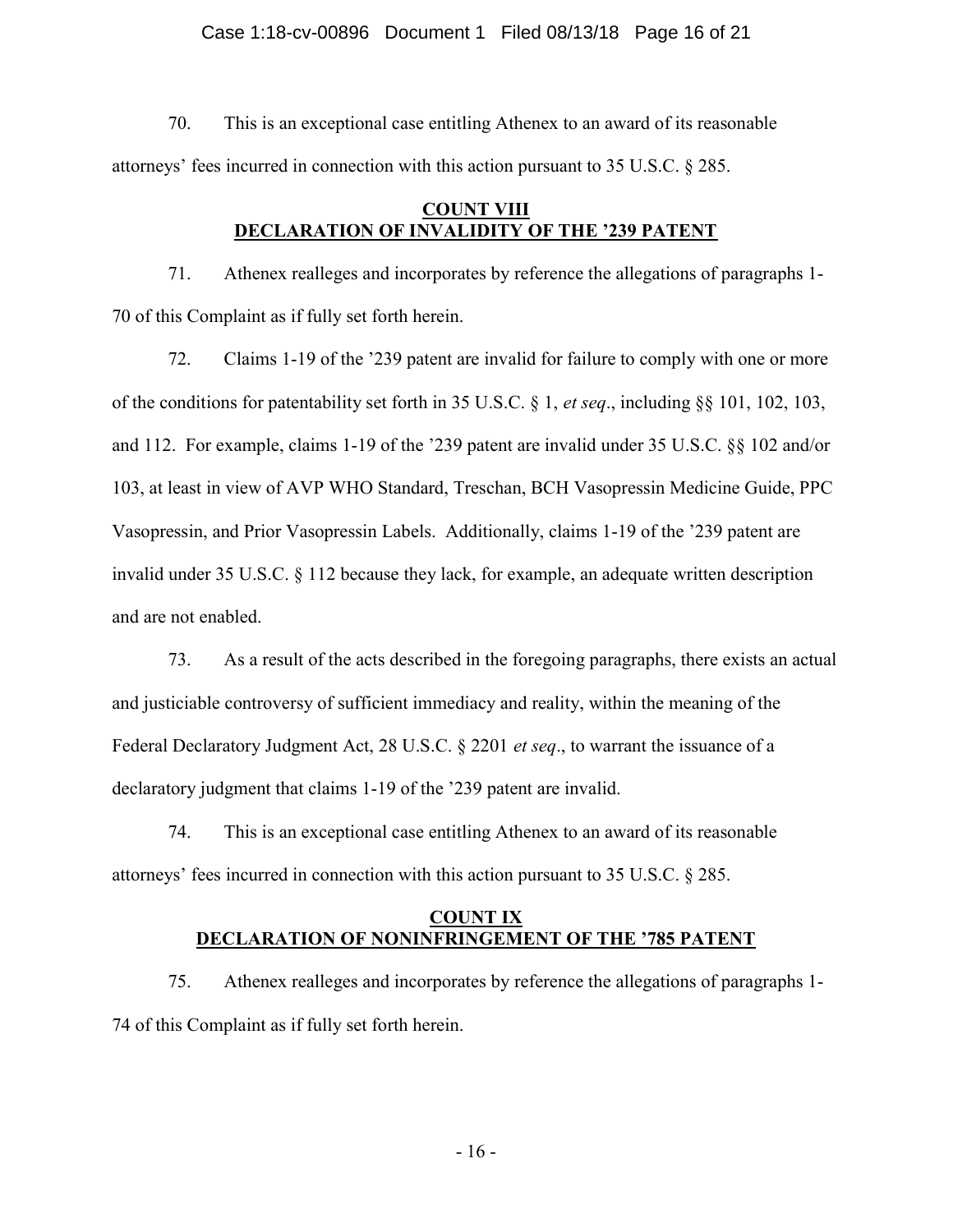### Case 1:18-cv-00896 Document 1 Filed 08/13/18 Page 17 of 21

76. The manufacture, use, offer to sell, or sale of Athenex's compounded vasopressin products does not, and would not, if marketed, infringe any claim of the '785 patent, either directly or indirectly, and either literally or under the doctrine of equivalents.

77. As a result of the acts described in the foregoing paragraphs, there exists an actual and justiciable controversy of sufficient immediacy and reality, within the meaning of the Federal Declaratory Judgment Act, 28 U.S.C. § 2201 *et seq.*, to warrant the issuance of a declaratory judgment that claims 1-11 of the '785 patent are not infringed.

78. This is an exceptional case entitling Athenex to an award of its reasonable attorneys' fees incurred in connection with this action pursuant to 35 U.S.C. § 285.

## COUNT X DECLARATION OF INVALIDITY OF THE '785 PATENT

79. Athenex realleges and incorporates by reference the allegations of paragraphs 1- 78 of this Complaint as if fully set forth herein.

80. Claims 1-11 of the '785 patent are invalid for failure to comply with one or more of the conditions for patentability set forth in 35 U.S.C. § 1, et seq., including §§ 101, 102, 103, and 112. For example, claims 1-11 of the '785 patent are invalid under 35 U.S.C. §§ 102 and/or 103, at least in view of AVP WHO Standard, Treschan, BCH Vasopressin Medicine Guide, PPC Vasopressin, and Prior Vasopressin Labels. Additionally, claims 1-11 of the '785 patent are invalid under 35 U.S.C. § 112 because they lack, for example, an adequate written description and are not enabled.

81. As a result of the acts described in the foregoing paragraphs, there exists an actual and justiciable controversy of sufficient immediacy and reality, within the meaning of the Federal Declaratory Judgment Act, 28 U.S.C. § 2201 *et seq.*, to warrant the issuance of a declaratory judgment that claims 1-11 of the '785 patent are invalid.

- 17 -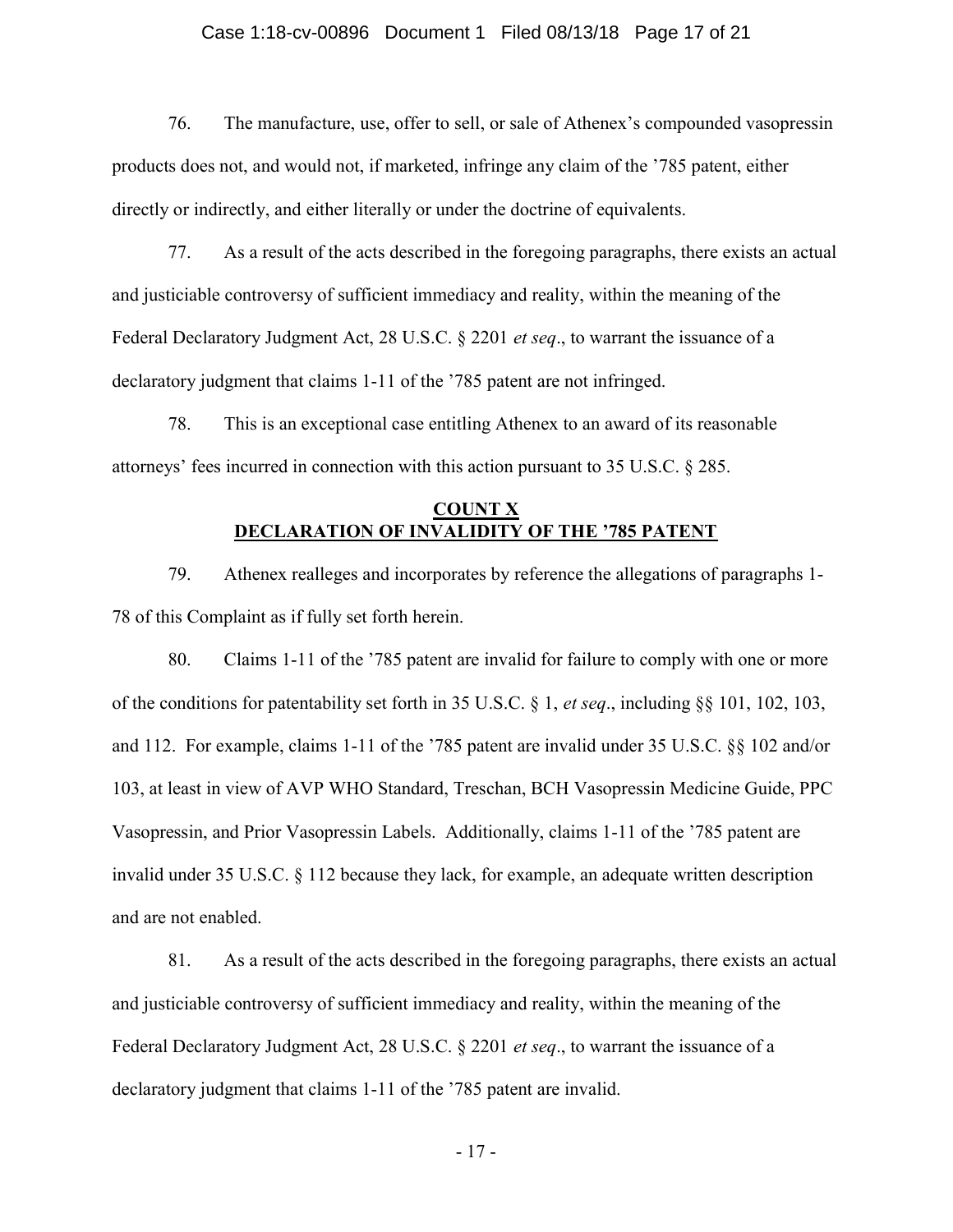### Case 1:18-cv-00896 Document 1 Filed 08/13/18 Page 18 of 21

82. This is an exceptional case entitling Athenex to an award of its reasonable attorneys' fees incurred in connection with this action pursuant to 35 U.S.C. § 285.

## COUNT XI DECLARATION OF NONINFRINGEMENT OF THE '223 PATENT

83. Athenex realleges and incorporates by reference the allegations of paragraphs 1- 82 of this Complaint as if fully set forth herein.

84. The manufacture, use, offer to sell, or sale of Athenex's compounded vasopressin products does not, and would not if marketed, infringe any claim of the '223 patent, either directly or indirectly, and either literally or under the doctrine of equivalents.

85. As a result of the acts described in the foregoing paragraphs, there exists an actual and justiciable controversy of sufficient immediacy and reality, within the meaning of the Federal Declaratory Judgment Act, 28 U.S.C. § 2201 *et seq.*, to warrant the issuance of a declaratory judgment that claims 1-18 of the '223 patent are not infringed.

86. This is an exceptional case entitling Athenex to an award of its reasonable attorneys' fees incurred in connection with this action pursuant to 35 U.S.C. § 285.

# COUNT XII DECLARATION OF INVALIDITY OF THE '223 PATENT

87. Athenex realleges and incorporates by reference the allegations of paragraphs 1- 86 of this Complaint as if fully set forth herein.

88. Claims 1-18 of the '223 patent are invalid for failure to comply with one or more of the conditions for patentability set forth in 35 U.S.C. § 1, et seq., including §§ 101, 102, 103, and 112. For example, claims 1-18 of the '223 patent are invalid under 35 U.S.C. §§ 102 and/or 103, at least in view of AVP WHO Standard, Treschan, BCH Vasopressin Medicine Guide, PPC Vasopressin, and Prior Vasopressin Labels. Additionally, claims 1-18 of the '223 patent are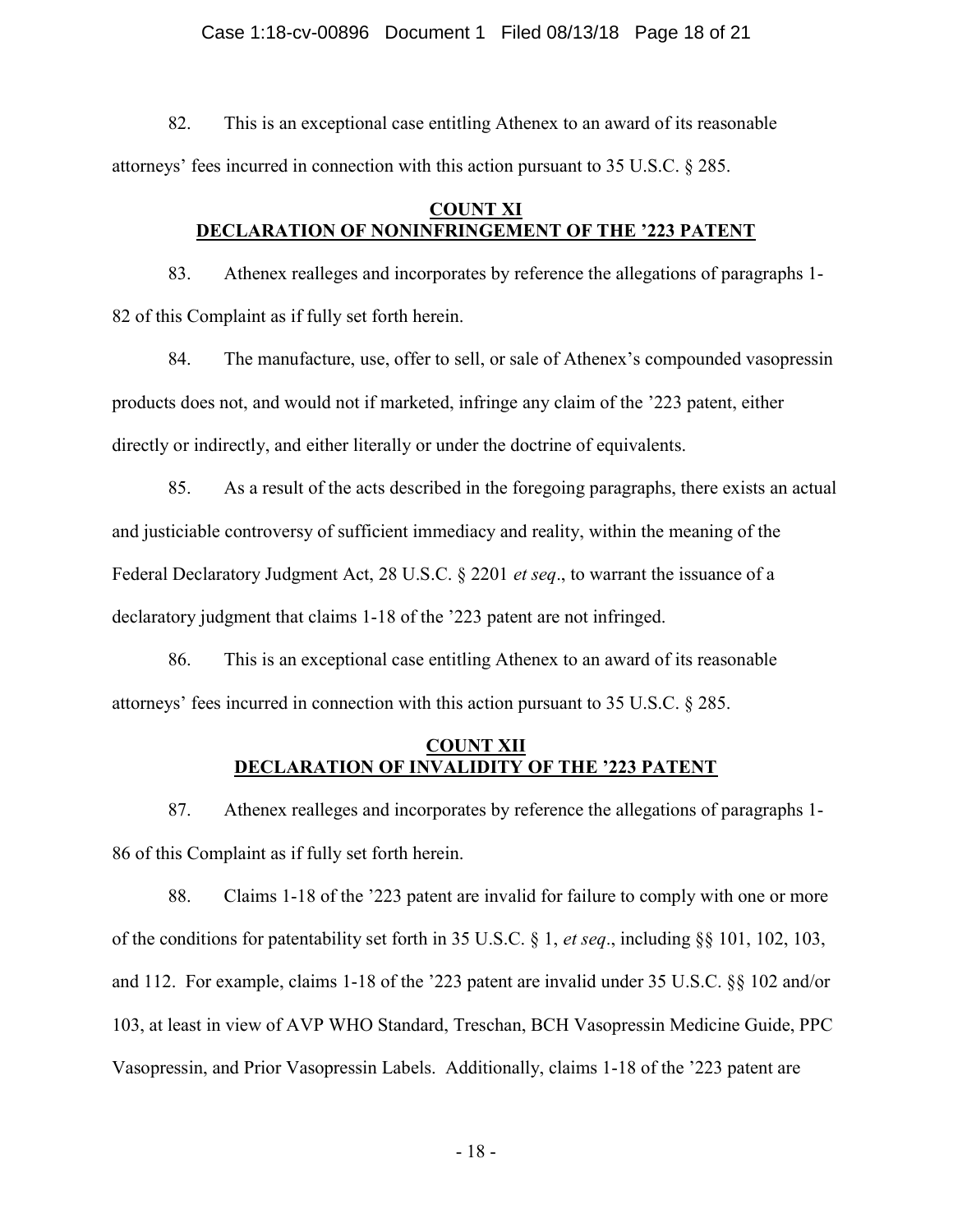### Case 1:18-cv-00896 Document 1 Filed 08/13/18 Page 19 of 21

invalid under 35 U.S.C. § 112 because they lack, for example, an adequate written description and are not enabled.

89. As a result of the acts described in the foregoing paragraphs, there exists an actual and justiciable controversy of sufficient immediacy and reality, within the meaning of the Federal Declaratory Judgment Act, 28 U.S.C. § 2201 et seq., to warrant the issuance of a declaratory judgment that claims 1-18 of the '223 patent are invalid.

90. This is an exceptional case entitling Athenex to an award of its reasonable attorneys' fees incurred in connection with this action pursuant to 35 U.S.C. § 285.

### PRAYER FOR RELIEF

WHEREFORE, Athenex respectfully requests that this Court:

 (1) Issue a declaratory judgment on Count I that claims 1-11 of the '478 patent are not infringed.

 (2) Issue a declaratory judgment on Count II that claims 1-11 of the '478 patent are invalid.

 (3) Issue a declaratory judgment on Count III that claims 1-20 of the '526 patent are not infringed.

 (4) Issue a declaratory judgment on Count IV that claims 1-20 of the '526 patent are invalid.

 (5) Issue a declaratory judgment on Count V that claims 1-13 of the '209 patent are not infringed.

 (6) Issue a declaratory judgment on Count VI that Claims 1-13 of the '209 patent are invalid.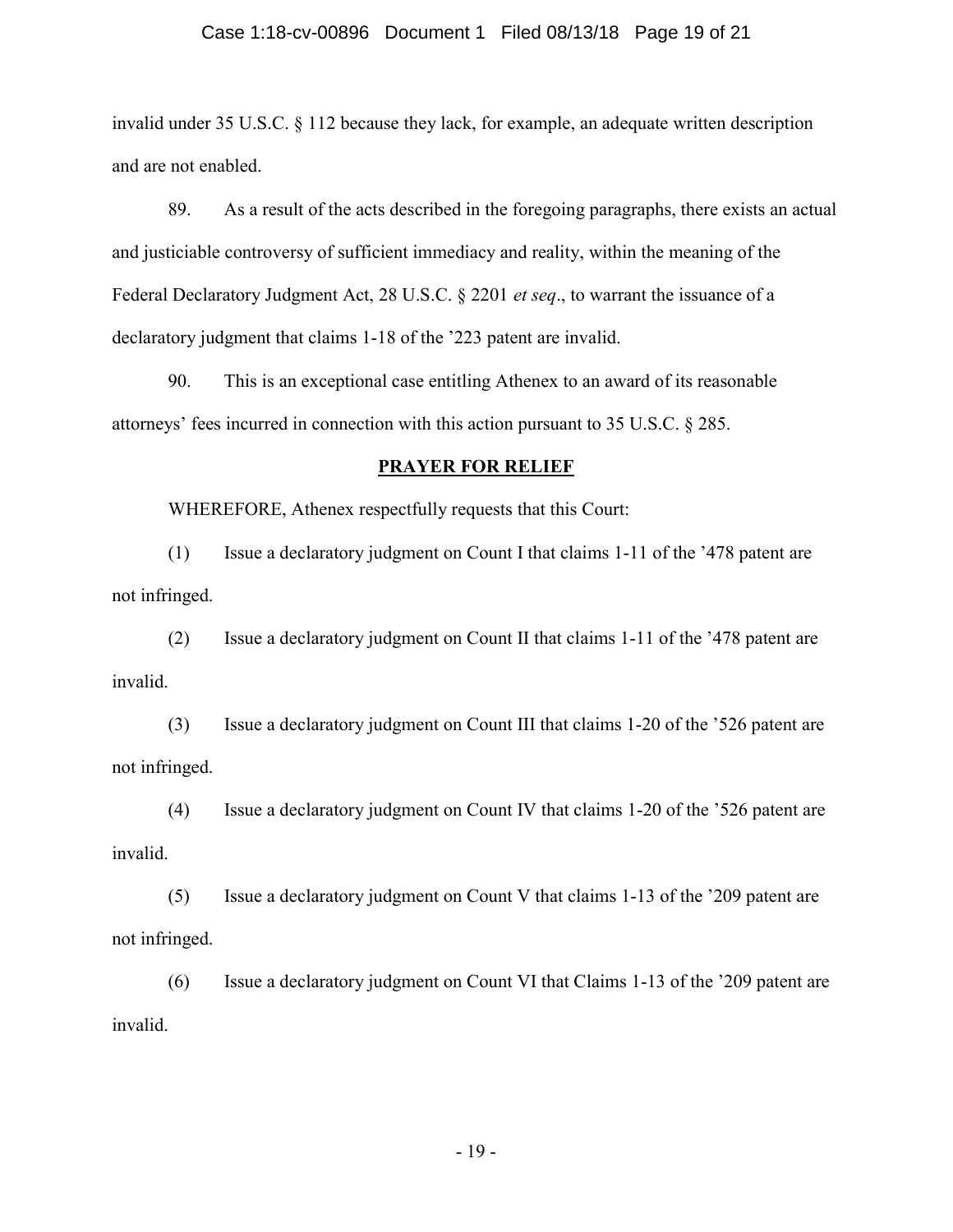## Case 1:18-cv-00896 Document 1 Filed 08/13/18 Page 20 of 21

 (7) Issue a declaratory judgment on Count VII that claims 1-19 of the '239 patent are not infringed.

 (8) Issue a declaratory judgment on Count VIII that claims 1-19 of the '239 patent are invalid.

 (9) Issue a declaratory judgment on Count IX that claims 1-11 of the '785 patent are not infringed.

 (10) Issue a declaratory judgment on Count X that claims 1-11 of the '785 patent are invalid.

 (11) Issue a declaratory judgment on Count XI that claims 1-18 of the '223 patent are not infringed.

 (12) Issue a declaratory judgment on Count XII that claims 1-18 of the '223 patent are invalid.

 (13) Award Athenex costs, expenses and attorneys' fees incurred in connection with Counts I - XII.

(14) Enter such other relief as the Court may deem just and proper.

# DEMAND FOR TRIAL BY JURY

Pursuant to Federal Rule of Civil Procedure 38(b), Athenex hereby requests a trial by jury on all issues so triable.